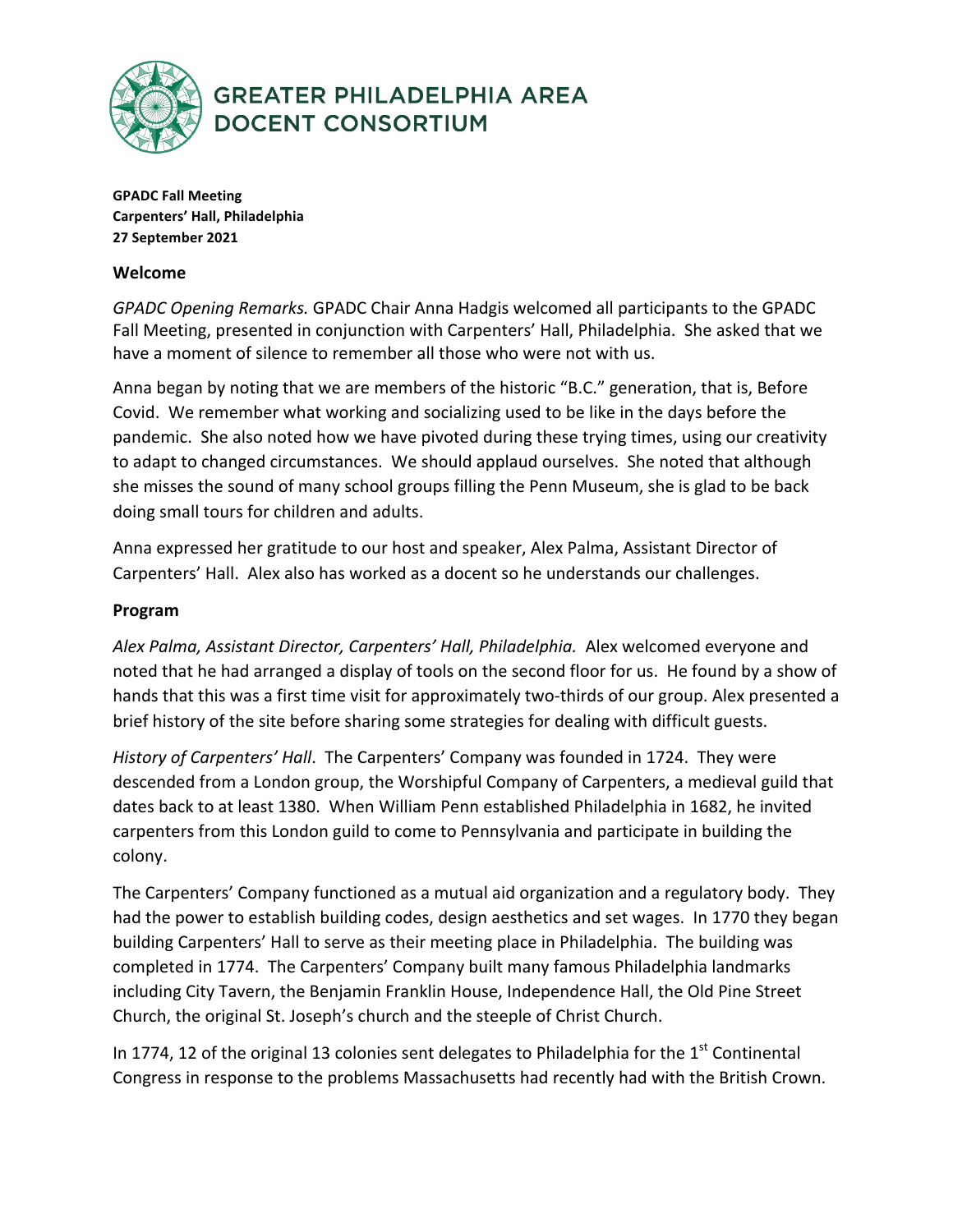They chose Philadelhia because of its central location among the colonies and also for its religious tolerance.

The delegates needed a private space large enough to accommodate them where they could freely discuss their issues and grievances. Some loyalists among the delegates wanted to hold the Congress at Independence Hall, at that time the seat of the government in Pennsylavina as they believed it would tone down opposition to the Crown. But the delegates chose to meet at Carpenters' Hall. It provided a space where they could speak freely. Benjamin Franklin's Library Company was located on its second floor, an added benefit as delegates could consult the holdings for precedents on legal matters and policies.

The results of the  $1<sup>st</sup>$  Continental Congress included a boycott of British goods that began in December 1774. More importantly, they created Articles of Association, an agreement to work together. The delegates were articulating a new sense of specifically American identity. As one of the delegates, Patrick Henry, put it: "I am not a Virginian . . . I am an American. . . We are Americans." Ultimately, this Continental Congress set the stage for war. The documents that were signed here meant that all the colonies rallied when fighting broke out in Concord in 1775.

Over the years, Carpenters' Hall was used by many organizations and institutions, including the 1<sup>st</sup> National Bank, the Bricklayers Company, the Library Company, and the Philosophical Society. Alex regaled us with two of the more dramatic incidents in the history of Carpenters' Hall. It was the site of The Bonvouloir Affair and the first bank robbery in American history.

In December 1775, Benjamin Franklin and John Jay met secretly with Julien de Bonvouloir, a French envoy, to discuss the colonists' plans and philosophies. As a result, the French government agreed to sell gunpowder to the colonies and give them access to a French port. This contributed to America's success in the Revolutionary War.

The Bank of Pennsylvania rented Carpenters' Hall from 1797 through 1799. In 1798, the bank was robbed of \$100,000 and Patrick Lyon, a blacksmith who had worked on the vault, was accused, convicted and imprisoned for the crime. Eventually it was discovered that a bank employee and a member of the Carpenters' Company had committed the crime and deliberately made Lyon their scapegoat. Lyon was released and eventually sued the Bank, winning more money than he had supposedly stolen. In the famous John Neagle painting *Pat Lyon at the Forge*, Lyon is shown in his shop while the view from the window behind him shows the Walnut Street Jail in which he had been unfairly imprisoned.

*Interpretation in the Time of COVID.* Alex described some of the issues that Carpenters' Hall encountered during the pandemic: closures, the loss of many volunteers, the loss of revenue due to the inability to rent the space for events, and the need to switch to virtual programs. A side effect was a rise in disgrunted visitors. Alex shared some of his tips for handling difficult visitors calmly and respectfully.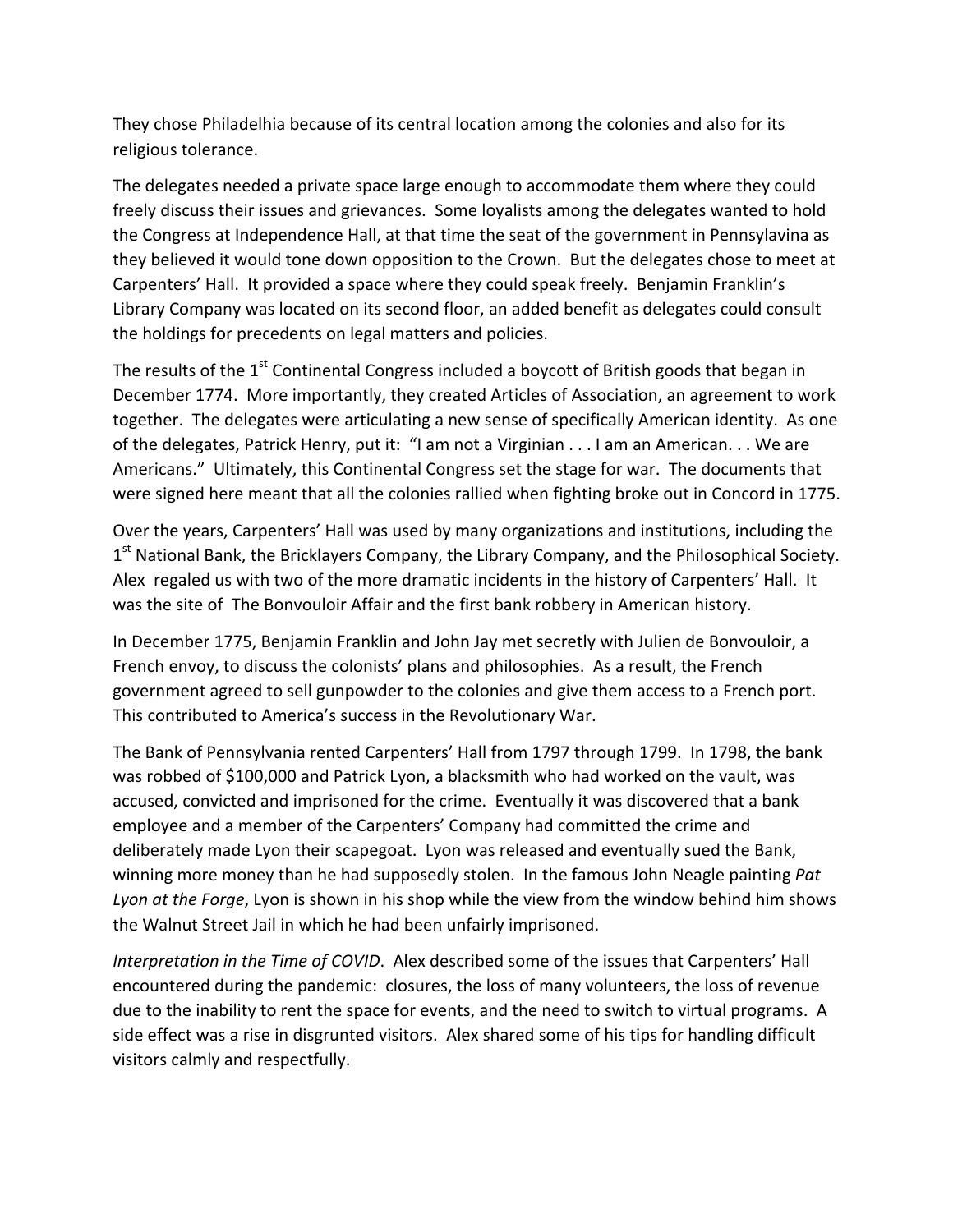- Stop, breathe and look calmly and steadily at the upset individual. Sometimes people just need to be heard.
- Deliver a calm verbal warning such as "Excuse me, please stop . . " Never raise your voice, argue or debate the issue. The goal is to avoid ecsalating the situation.
- Ask the individual to step outside or into another space as changing the location can help. However, avoid being alone with the individual. It is useful to have a witness and will help to prevent an altercation. Prioritize your own safety and that of others.
- If all else fails, ask for help from a colleague, security, or the police.
- Try to give the irate individual a way out of the situation in a way that will allow them to save face.
- Always tell your boss after the incident.
- Alex was asked about TACT2 and explained that it was a program used by mental health professionals in extreme situations. He does not know if security personnel are routinely trained in this.

Alex concluded by briefly noting a few of the upcoming events at Carpenters' Hall. See their website for details.

## **GPADC Business**

*GPADC Steering Committee.* Anna introduced past GPADC Chairs Barbara Moll, Bonnie Brown, Ellen Semple and Janet Krevenas as well as the current Steering Committee members: Vice Chair Maria Colella, Treasurer Judy Zipkin-Grasso, Secretary Rebecca Butterfield, and Membersat Large VJ Jackson, Michael Rieder, Bill Linhart and Linda Markoff.

*Round Table Discussions and Workshop.* Working in small groups, participants were asked to discuss the following questions and any others that were of particular interest to them:

- Can you think of a time where a guest/tourist/attendee at a site you were working at was agitated and escalating a situation? How did the situation resolve? What could have been done better?
- What can museums/historic sites/cultural sites do to support docents in situations like these?
- In what situation would the techniques mentioned in this presentation NOT work?

Representatives of each group presented their findings:

- Docents must be sensitive to gender and ethnic identity and to be aware of the appropriate language to use. Training in DEAI is extremely valuable and many institutions are providing more of this to all staff.
- Several groups stressed the importance of clearly defined policies and procedures regarding COVID protocols. Institutional signage, such as "According to CDC recommendations . . ." would be very helpful in enforcing mask mandates or social distancing.